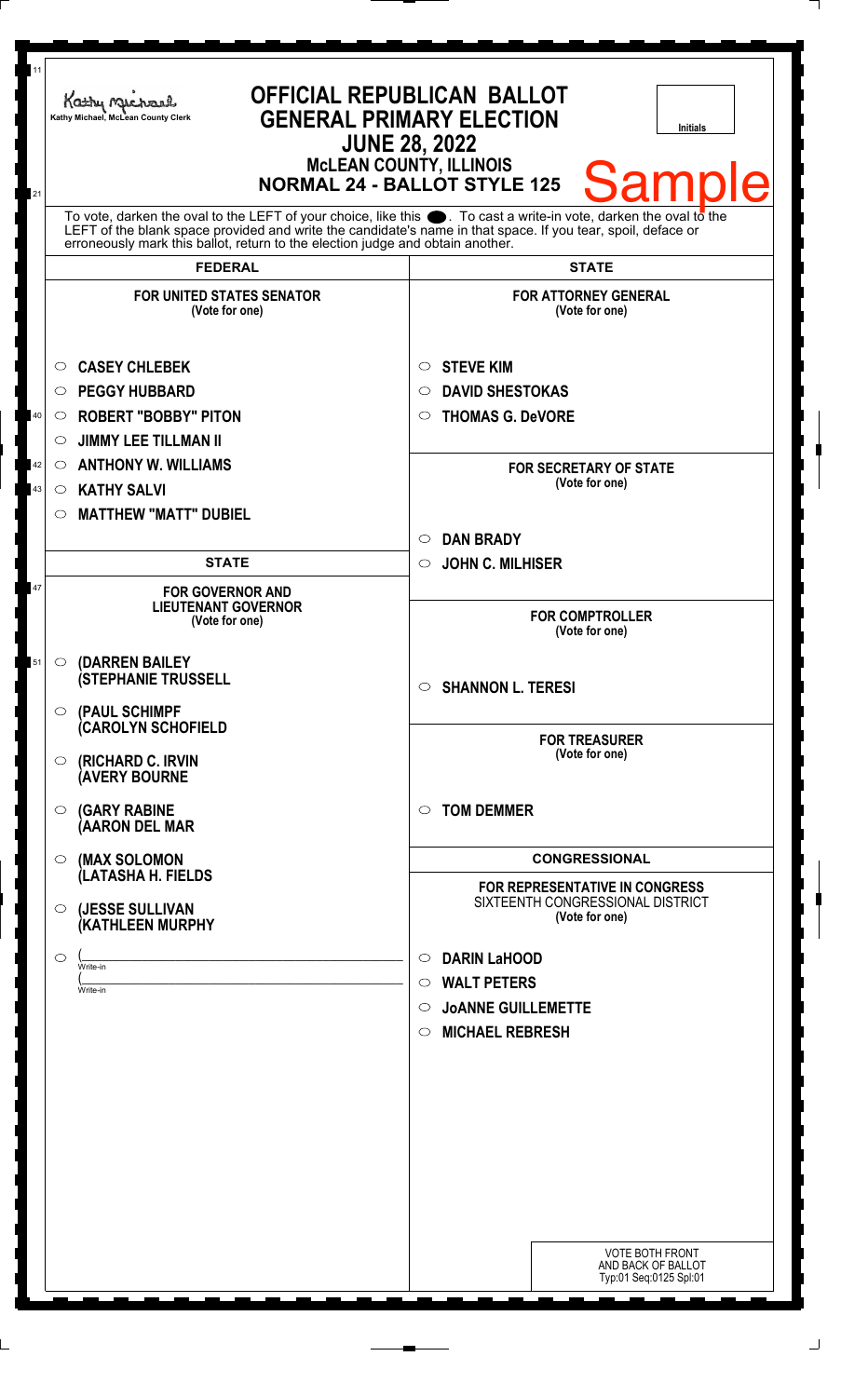| <b>OFFICIAL REPUBLICAN BALLOT - GENERAL PRIMARY ELECTION - JUNE 28, 2022</b>                                   |                                                                                                                                     |  |  |
|----------------------------------------------------------------------------------------------------------------|-------------------------------------------------------------------------------------------------------------------------------------|--|--|
| <b>LEGISLATIVE</b>                                                                                             | <b>JUDICIAL</b>                                                                                                                     |  |  |
| <b>FOR STATE SENATOR</b><br>FORTY-SIXTH LEGISLATIVE DISTRICT<br>(Vote for one)                                 | FOR JUDGE OF THE CIRCUIT COURT<br>ELEVENTH JUDICIAL CIRCUIT<br>(To fill the vacancy of the Hon. Scott Drazewski)<br>(Vote for one)  |  |  |
| ○ DESI ANDERSON                                                                                                | <b>CARLA BARNES</b><br>$\circ$                                                                                                      |  |  |
| <b>REPRESENTATIVE</b>                                                                                          |                                                                                                                                     |  |  |
| <b>FOR REPRESENTATIVE</b><br>IN THE GENERAL ASSEMBLY<br>NINETY-FIRST REPRESENTATIVE DISTRICT<br>(Vote for one) | FOR JUDGE OF THE CIRCUIT COURT<br>ELEVENTH JUDICIAL CIRCUIT<br>(To fill the vacancy of the Hon. Paul G. Lawrence)<br>(Vote for one) |  |  |
| <b>SCOTT PRESTON</b><br>$\circ$                                                                                | <b>DON KNAPP</b><br>$\circ$                                                                                                         |  |  |
| <b>JAMES S. FISHER</b><br>$\circ$                                                                              | <b>AMY McFARLAND</b><br>$\circ$                                                                                                     |  |  |
|                                                                                                                |                                                                                                                                     |  |  |
| <b>COUNTY</b>                                                                                                  | <b>PRECINCT</b>                                                                                                                     |  |  |
| <b>FOR COUNTY CLERK</b><br>(Vote for one)                                                                      | FOR PRECINCT COMMITTEEPERSON<br><b>NORMAL 24</b><br>(Vote for one)                                                                  |  |  |
| <b>KATHY MICHAEL</b><br>$\circ$                                                                                | <b>NO CANDIDATE</b>                                                                                                                 |  |  |
| <b>FOR COUNTY TREASURER</b><br>(Vote for one)                                                                  |                                                                                                                                     |  |  |
| $\circ$ REBECCA C. McNEIL                                                                                      |                                                                                                                                     |  |  |
| <b>FOR COUNTY SHERIFF</b><br>(Vote for one)                                                                    |                                                                                                                                     |  |  |
| <b>MATT LANE</b><br>$\circ$                                                                                    |                                                                                                                                     |  |  |
| <b>REGIONAL OFFICE</b><br>OF EDUCATION                                                                         |                                                                                                                                     |  |  |
| FOR REGIONAL SUPERINTENDENT OF SCHOOLS<br>(DeWITT, LIVINGSTON, LOGAN AND McLEAN COUNTIES)<br>(Vote for one)    |                                                                                                                                     |  |  |
| <b>MARK E. JONTRY</b><br>$\circ$                                                                               |                                                                                                                                     |  |  |
| <b>COUNTY BOARD</b>                                                                                            |                                                                                                                                     |  |  |
| <b>FOR COUNTY BOARD MEMBER</b><br>COUNTY BOARD DISTRICT 1<br>(Vote for not more than two)                      |                                                                                                                                     |  |  |
| <b>ADAM REEVES</b><br>$\circ$                                                                                  |                                                                                                                                     |  |  |
| $\circ$                                                                                                        |                                                                                                                                     |  |  |
| Write-in                                                                                                       |                                                                                                                                     |  |  |
|                                                                                                                | YOU HAVE NOW<br><b>COMPLETED VOTING</b>                                                                                             |  |  |
|                                                                                                                | <b>VOTE BOTH FRONT</b><br>AND BACK OF BALLOT<br>Typ:01 Seq:0125 Spl:01                                                              |  |  |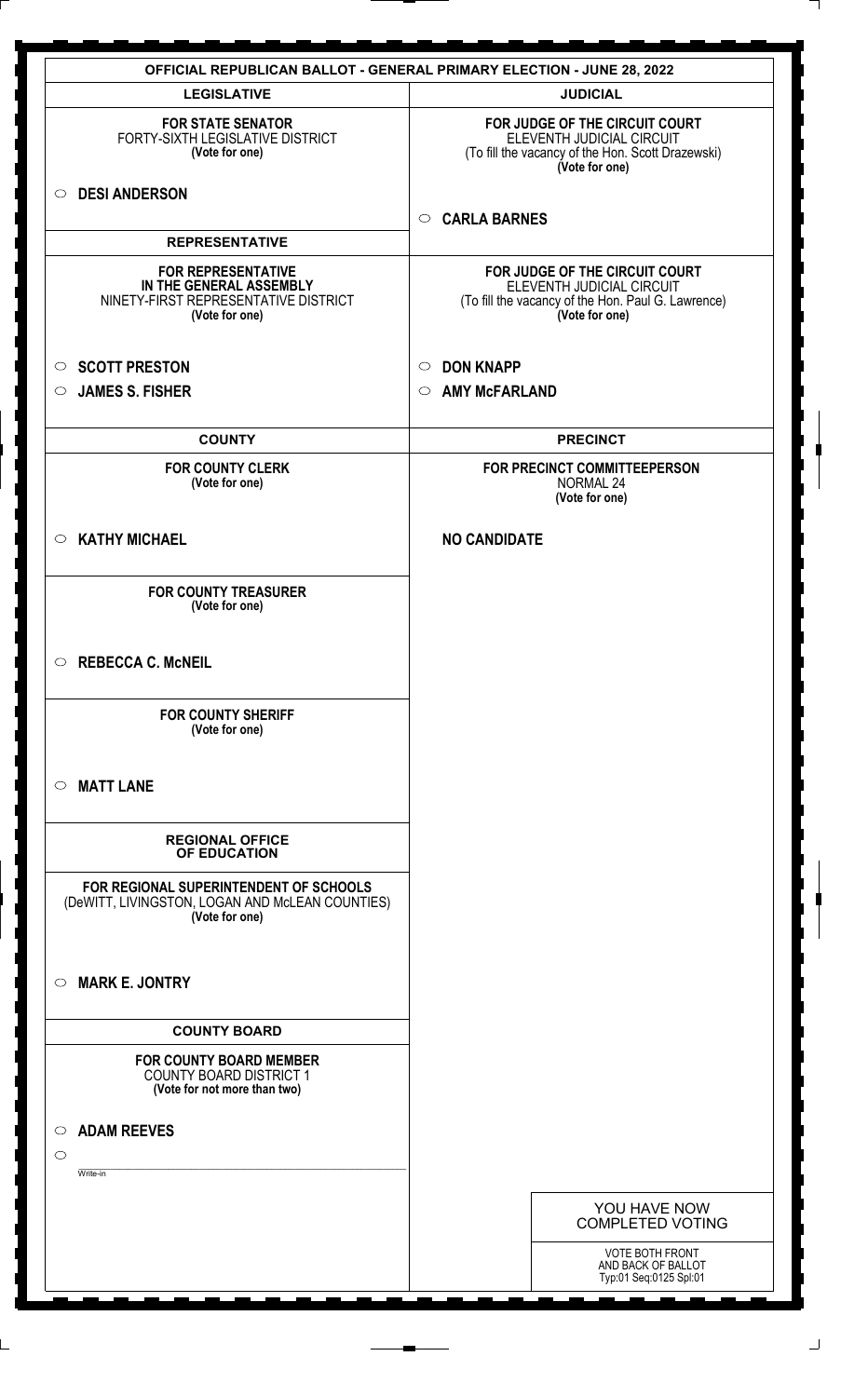| 11             | Kathy Mic<br>Kathy Michael, McLean County Clerk                                                                                                                                                                                                                                                                              | <b>OFFICIAL REPUBLICAN BALLOT</b><br><b>GENERAL PRIMARY ELECTION</b><br><b>Initials</b><br><b>JUNE 28, 2022</b><br><b>McLEAN COUNTY, ILLINOIS</b>                      |
|----------------|------------------------------------------------------------------------------------------------------------------------------------------------------------------------------------------------------------------------------------------------------------------------------------------------------------------------------|------------------------------------------------------------------------------------------------------------------------------------------------------------------------|
| 21             | To vote, darken the oval to the LEFT of your choice, like this $\bullet$ . To cast a write-in vote, darken the oval to the<br>LEFT of the blank space provided and write the candidate's name in that space. If you tear, spoil, deface or<br>erroneously mark this ballot, return to the election judge and obtain another. | <b>Sample</b><br><b>NORMAL 24 - BALLOT STYLE 126</b>                                                                                                                   |
|                | <b>FEDERAL</b>                                                                                                                                                                                                                                                                                                               | <b>STATE</b>                                                                                                                                                           |
|                | <b>FOR UNITED STATES SENATOR</b><br>(Vote for one)                                                                                                                                                                                                                                                                           | <b>FOR ATTORNEY GENERAL</b><br>(Vote for one)                                                                                                                          |
| 40<br>42<br>43 | <b>CASEY CHLEBEK</b><br>O<br><b>PEGGY HUBBARD</b><br>$\circ$<br><b>ROBERT "BOBBY" PITON</b><br>$\circ$<br><b>JIMMY LEE TILLMAN II</b><br>$\circlearrowright$<br><b>ANTHONY W. WILLIAMS</b><br>$\circ$<br><b>KATHY SALVI</b><br>$\circ$<br><b>MATTHEW "MATT" DUBIEL</b><br>$\circ$                                            | <b>STEVE KIM</b><br>O<br><b>DAVID SHESTOKAS</b><br>◯<br><b>THOMAS G. DeVORE</b><br>O<br><b>FOR SECRETARY OF STATE</b><br>(Vote for one)                                |
|                |                                                                                                                                                                                                                                                                                                                              | <b>DAN BRADY</b><br>$\circ$                                                                                                                                            |
|                | <b>STATE</b>                                                                                                                                                                                                                                                                                                                 | <b>JOHN C. MILHISER</b><br>$\circ$                                                                                                                                     |
| 47             | <b>FOR GOVERNOR AND</b><br><b>LIEUTENANT GOVERNOR</b><br>(Vote for one)                                                                                                                                                                                                                                                      | <b>FOR COMPTROLLER</b><br>(Vote for one)                                                                                                                               |
| 52             | $\circ$ (DARREN BAILEY<br><b>(STEPHANIE TRUSSELL</b><br>$\circ$ (PAUL SCHIMPF                                                                                                                                                                                                                                                | <b>SHANNON L. TERESI</b><br>$\circ$                                                                                                                                    |
|                | <b>(CAROLYN SCHOFIELD</b><br>$\circ$ (RICHARD C. IRVIN<br><b>(AVERY BOURNE</b>                                                                                                                                                                                                                                               | <b>FOR TREASURER</b><br>(Vote for one)                                                                                                                                 |
|                | $\circ$ (GARY RABINE<br>(AARON DEL MAR                                                                                                                                                                                                                                                                                       | <b>TOM DEMMER</b><br>◯                                                                                                                                                 |
|                | (MAX SOLOMON<br>$\circ$                                                                                                                                                                                                                                                                                                      | <b>CONGRESSIONAL</b>                                                                                                                                                   |
|                | (LATASHA H. FIELDS<br>(JESSE SULLIVAN<br>$\circ$<br>(KATHLEEN MURPHY                                                                                                                                                                                                                                                         | <b>FOR REPRESENTATIVE IN CONGRESS</b><br>SIXTEENTH CONGRESSIONAL DISTRICT<br>(Vote for one)                                                                            |
|                | $\circ$<br>Write-in<br>Write-in                                                                                                                                                                                                                                                                                              | <b>DARIN LaHOOD</b><br>$\circ$<br><b>WALT PETERS</b><br>$\circ$<br><b>JOANNE GUILLEMETTE</b><br>$\circ$<br><b>MICHAEL REBRESH</b><br>$\circ$<br><b>VOTE BOTH FRONT</b> |
|                |                                                                                                                                                                                                                                                                                                                              | AND BACK OF BALLOT<br>Typ:01 Seq:0126 Spl:01                                                                                                                           |